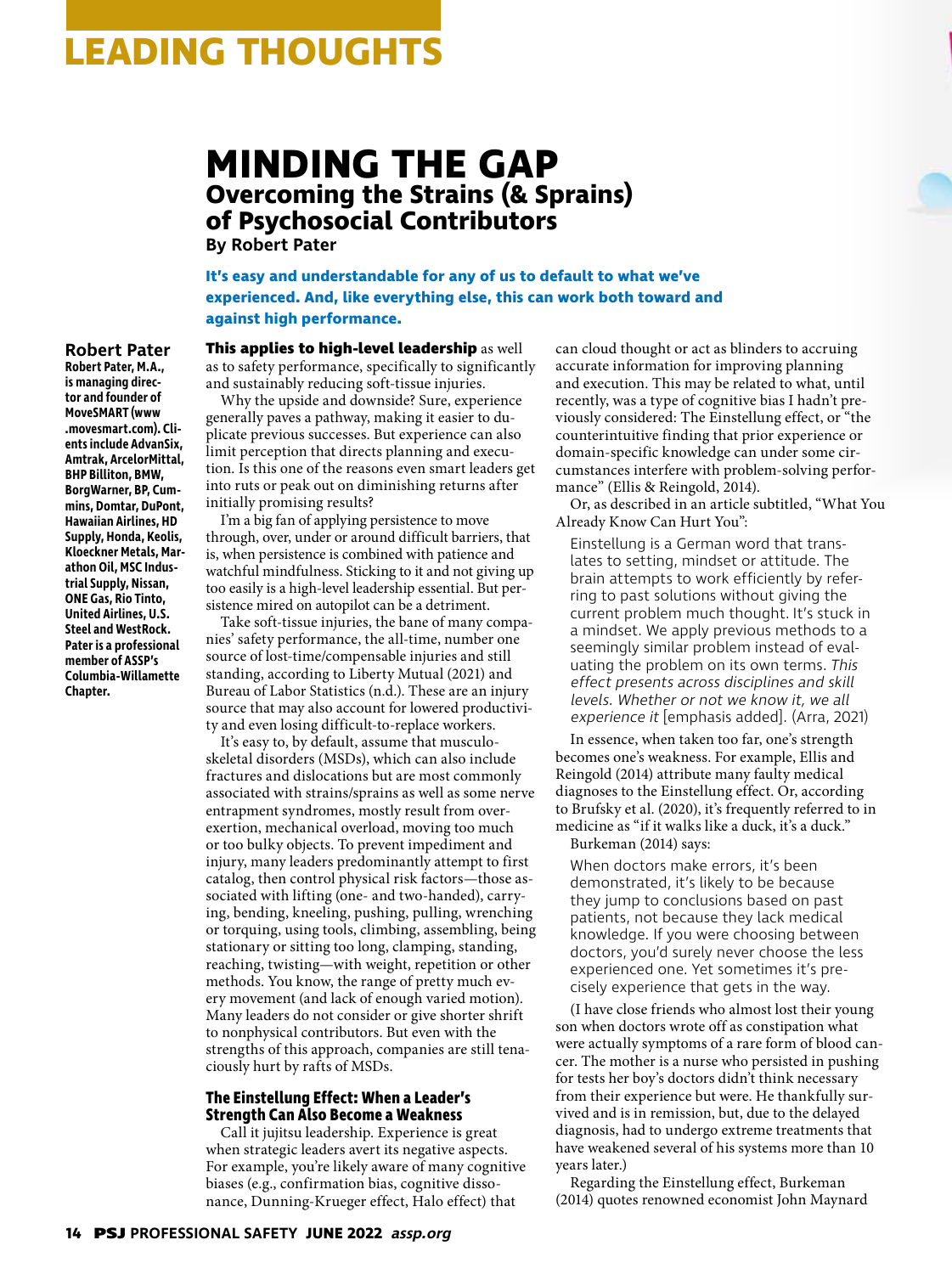The Einstellung effect is like being mentally self-entrapped in a box constructed from the beams of our previous experiences. This can apply to company leaders who've achieved some improvements but then become reluctant to consider other approaches when they reach a diminishing return of performance.

Keynes: "The difficulty lies not in the new ideas, but in escaping from the old ones." Arra (2021) notes:

The Einstellung effect occurs where preexisting knowledge impedes one's ability to reach an optimal solution. We become unable to consider other solutions when we think we already have one, even though it may not be accurate or optimal. It leaves us cognitively incapable of differentiating previous experience from the current problem.

## **How Einstellung May Affect the "Soft Side" of Safety**

The Einstellung effect is like being mentally self-entrapped in a box constructed from the beams of our previous experiences. This can apply to company leaders who've achieved some improvements but then become reluctant to consider other approaches when they reach a diminishing return of performance. Arra (2021) suggests this is akin to Voltaire's "Good is the enemy of great." I've seen the same phenomenon as companies move up through levels of safety culture and become gummed down at "good enough." Specifically, I've noticed this especially prevalent with hand safety, slips/trips/falls and, in this case, soft-tissue injuries. Reflexively defaulting to same-old solutions that once but no longer move the needle toward ever-greater improvement.

How might this specifically work with soft-tissue injuries? Many leaders approach these pervasive problems in similar ways: designing out physical ergonomic risks, restricting at-risk actions, purchasing purportedly safer tools and equipment, creating policies and procedures (e.g., rotation, enlargement, lifting limits and other ways to place a lid on exposures) for reducing incoming physical forces that could otherwise wear people down. Essentially, taking a mechanical approach to the human body. And, to its credit, this approach has likely helped reduce or prevent injuries in numerous situations over many years. But, like all else, it has limits.

So, why do many, by default, focus on physical contributors to MSDs? Perhaps because:

•Physical forces are more concrete, visible and tangible than psychosocial ones such as work satisfaction, supervisory support, liking or disliking a job, or relationships with coworkers. And the pain and discomfort associated with soft-tissue injury are difficult to quantify, vis-à-vis pain thresholds can vary significantly.

•Some leaders tend to give short shrift to nonmechanical contributing factors, discounting the impact of psychosocial contributors as "soft" or even "phony" (e.g., "She's just looking for a way out, to bail"; "He just has a low pain threshold"; "He's just faking").

•Physical contributors that are job specific or work related are potentially easier to isolate, identify and control than psychosocial forces that may at least, in part, emanate from off-work sources.

•Physical contributors are easier to monitor, understand and discuss, whereas psychosocial ones are more internal and may skirt lines of being too personal or stepping over confidentiality.

Too often, organizations that measure psychosocial risks may rely on subjective self-reporting, whose accuracy depends on self-awareness, honesty and willingness to trust management.

Physical interventions for physical contributors are also easier to count and measure (e.g., number of lifting aids provided) than are engagement or peerto-peer support.

But what's easier to see and affect does not necessarily equate to being maximally effective. And many experienced safety professionals have privately indicated, "We've picked off the low-hanging fruit" of cost-effective ergonomic and other physical controls, yet their companies still suffer high levels of soft-tissue injuries.

Just because you can't readily see certain forces does not mean they aren't adversely affecting people (e.g., radiation, chemical exposures, noise above or beyond the range of hearing, magnetism). What you don't see you can't recalibrate, compensate for or otherwise better control.

## **Minding the Impact of Psychosocial Forces on MSDs**

MSDs are personal injuries (contrasted with those associated with machine malfunctions, chemical and other exposures and more). Therefore, it makes sense to me that these safety problems must be addressed, in part, in personal ways, in addition to applying external fixes and limitations (which are also critical to maintain).

For years, several occupational physicians have been documenting the relationship between lower back pain (a prominent symptom of many MSDs) and mental and emotional reactions. Table 1 (p. 16) shows findings of the observed and reported associations with lower back pain.

I had the honor of Frymoyer sitting in on one of my day-long seminars, during which he pointed to the relationship between lower back pain and adverse mental and emotional reactions. He told me he found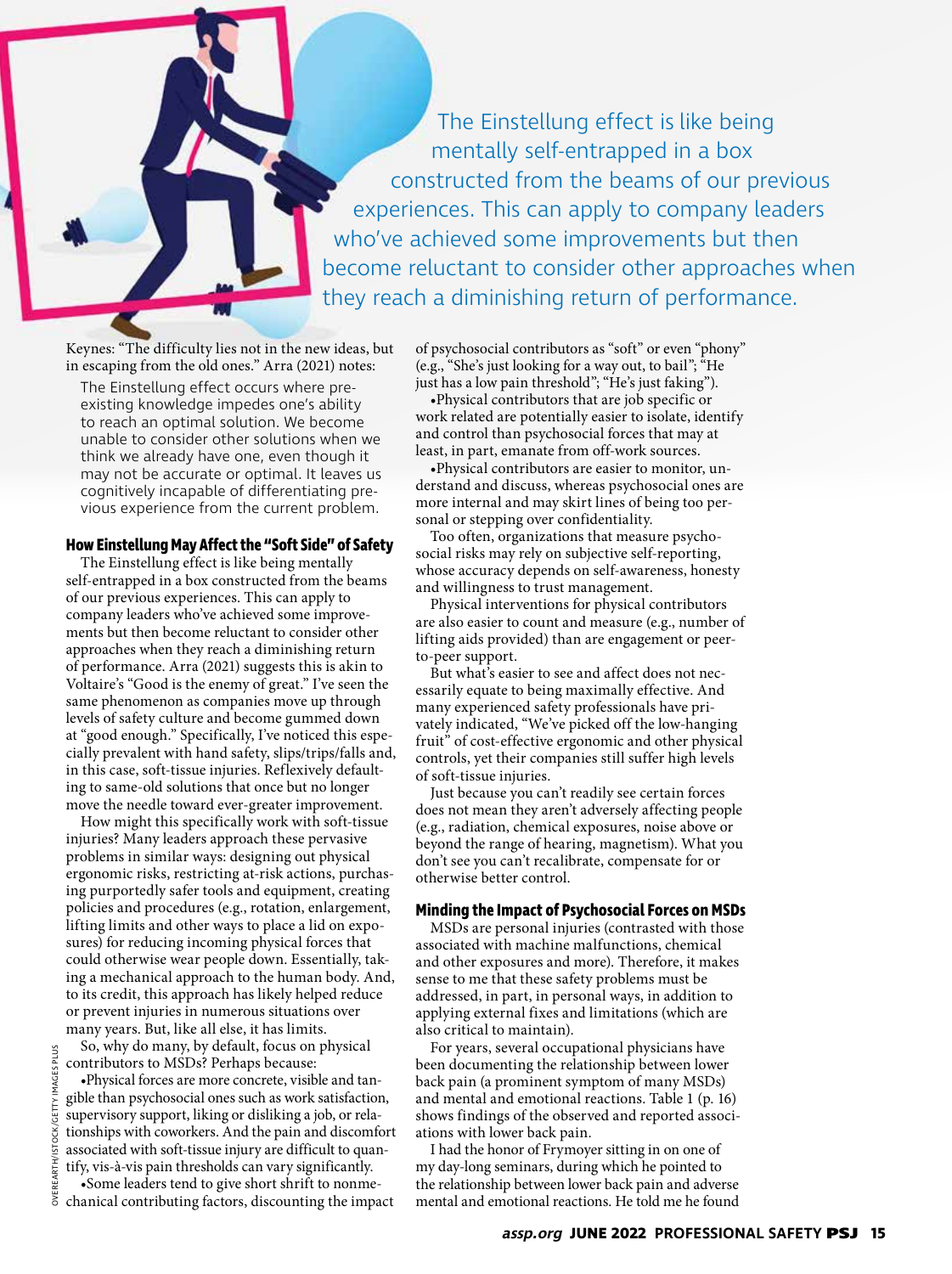# **LEADING THOUGHTS**

attitude to be a critical determiner of people's reactions to lower back pain: "A major factor is a victim's perception of their own job; do they like it or not?"

Many safety leaders promote early injury reports as a means for unearthing contributing factors for prevention and early intervention toward forestalling chronic and more severe injuries. A 4-year physician-driven study specifically examined the link between reports of back pain with psychosocial factors (most prominently job satisfaction) in an industrial environment (Bigos et al., 1991). The researchers said their findings "emphasize the importance of adopting a broader approach to the multifaceted problem of back complaints in industry and help explain why past prevention efforts focusing on purely physical factors have been unsuccessful" (Bigos et al., 1991). So, according to these medical experts, organizational leaders must look beyond just physical contributors if they strive to make a dent in soft-tissue injuries.

Moving toward the realm of preventing these pervasive injuries, the works of Frymoyer et al. (1985) surface the question I suggest leaders consider: Does

## **TABLE 1 EMOTIONAL REACTIONS TO LOWER BACK PAIN**

**Findings of the observed and reported associations with lower back pain, from a study by Frymoyer et al. (1985). Each subject was evaluated for prior and current low-back pain complaints by use of a modification of the McGill pain questionnaire. Subjects were then categorized as having no low-back pain (n = 106, 33%), moderate low-back pain (n = 144, 44.8%), and severe low-back pain (n = 71, 22.1%). Subjects were further subcategorized as not disabled (defined as 7 or fewer days of work lost during the previous year) and disabled (more than 7 days of work lost during the previous year).** 

|                                | <b>Percent exhibiting/reporting</b> |                 |                 |
|--------------------------------|-------------------------------------|-----------------|-----------------|
|                                | <b>No</b>                           | Nondisabling    | Disabling       |
| Symptoms/reaction              | symptoms                            | lower back pain | lower back pain |
| Unhappy                        | 5.2                                 | 10.1            | 30.0            |
| <b>Hopeless</b>                | 8.0                                 | 12.4            | 33.0            |
| Worried                        | 15.6                                | 32.8            | 55.0            |
| Scared                         | 7.4                                 | 18.3            | 30.0            |
| <b>Nervous</b>                 | 11.2                                | 26.5            | 36.8            |
| Annoyed                        | 32.3                                | 54.3            | 55.0            |
| Temper outbursts               | 8.0                                 | 18.7            | 31.6            |
| Lonely                         | 21.1                                | 23.5            | 35.0            |
| Touchy                         | 7.8                                 | 14.8            | 15.0            |
| Hurt                           | 4.2                                 | 8.6             | 15.0            |
| Unsympathetic                  | 9.1                                 | 13.9            | 50.0            |
| <b>Headaches</b>               | 6.1                                 | 20.0            | 30.0            |
| Sleep disturbances             | 28.3                                | 52.1            | 80.0            |
| Dissatisfied with medical care | 79.1                                | 78.9            | 60.0            |
| Feels handicapped              | 0.0                                 | 5.3             | 50.0            |
| Feels miserable                | 6.1                                 | 23.1            | 60.0            |
| Alcohol and drug abuse         | 7.1                                 | 7.0             | 15.0            |
| Had nervous breakdown          | 3.0                                 | 1.1             | 10.5            |
| Needs psychiatric help         | 8.9                                 | 8.2             | 15.8            |
| Requires counseling            | 8.6                                 | 12.8            | 35.0            |

**Note. Adapted from "Psychologic Factors in Low-Back-Pain Disability," by J.W. Frymoyer, J.C. Rosen, J. Clements and M.H. Pope, 1985, Clinical Orthopaedics and Related Research, (195) (https://pubmed.ncbi.nlm.nih.gov/3156708).**

the inverse also apply? Might baseline or initial attitude, mindset and mental state also make someone more likely to have a soft-tissue injury?

The Bigos and Frymoyer studies are admittedly several decades old. But does anyone arguably contend that there is less stress and pressure on people now? Consider a much more recent review published by EU-OSHA that provides an overview of 53 published studies on the firm links between soft-tissue injuries and psychosocial risk factors (Graveling et al., 2021). (I've also been aware of such connections from almost 4 decades working with numerous organizations worldwide to prevent such injuries.)

Neither this report nor I suggest that stress and other psychosocial risks are the main cause of strains and sprains. Just that they can pose a significant contributing factor. The report notes:

It is clear that both MSDs and workplace stress continue to present major problems to workers and their employers, leading to significant personal, financial and social costs. Given the recognized relationship between the two, it seems likely that their interactions further exacerbate the problem. (Graveling et al., 2021)

In summary, here's what the EU-OSHA report found: •There's no doubt that stress and other psychosocial factors contribute to soft-tissue injuries:

Psychosocial risk factors can combine with physical risk factors to cause MSDs. The review demonstrated that there is clear evidence that psychosocial risk factors play a causal role in the development of MSDs in the workplace. They do not act in isolation but their effect combines with (and often exacerbates) the effects of physical risk factors. (Graveling et al., 2021)

•The exact relationship, while it clearly exists, is difficult to pin down:

The associations between psychosocial and physical risk factors and physical risk factors and MSDs identified in the research literature are many and varied; however, it is not possible to identify consistent patterns in those associations. Thus, although factors such as high workload or a lack of social support can be shown to contribute to the development of MSDs, it is not possible to relate these or other particular psychosocial risk factors to specific MSDs. (Graveling et al., 2021)

•This impacts many kinds of people in numerous industries:

There was no evidence to suggest that particular groups of workers were more susceptible to developing MSDs, although certain risks were more often encountered in specific sectors, placing those working in those sectors at greater risk from the influence of psychosocial factors. (Graveling et al., 2021)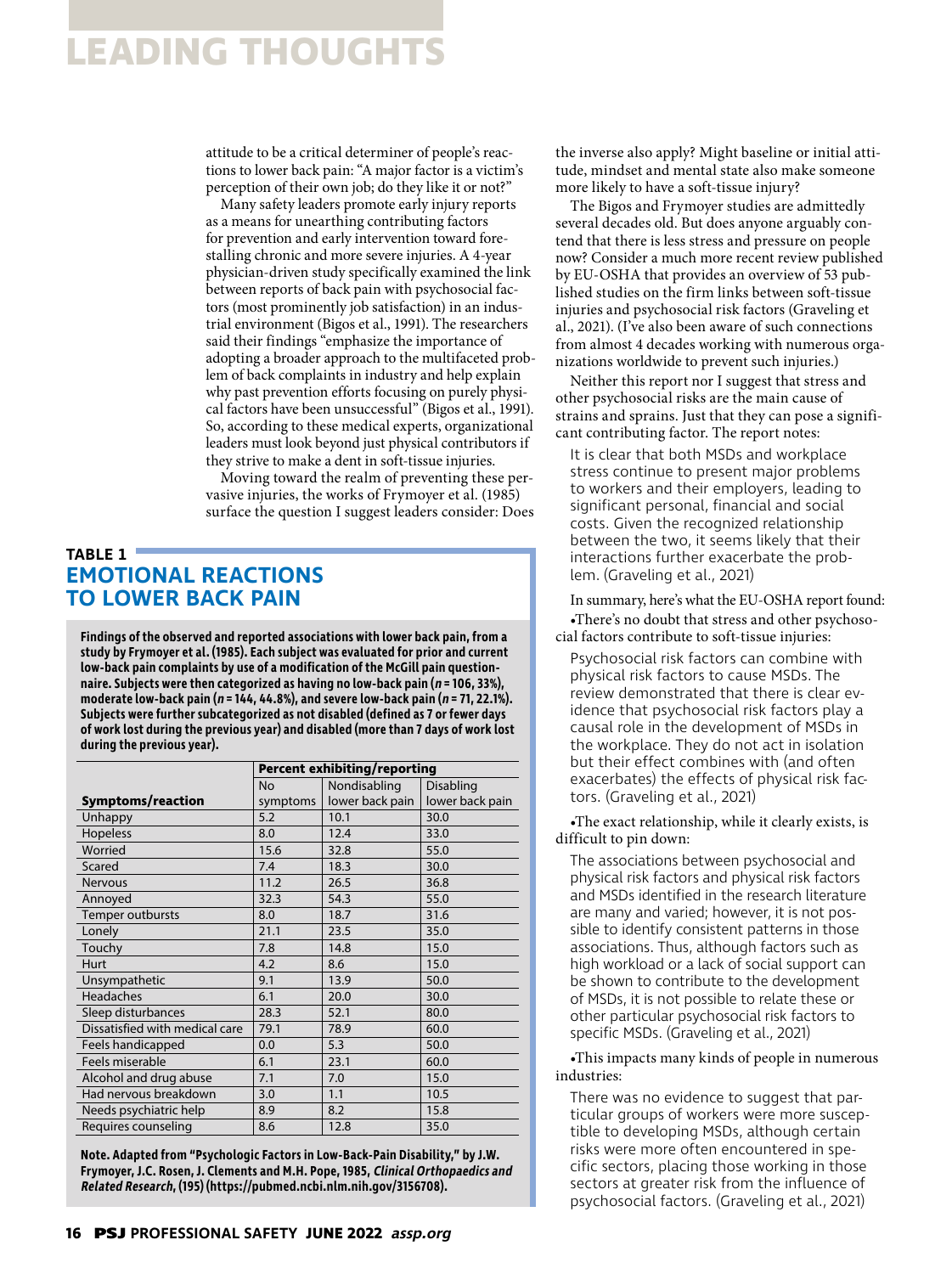•Stress and soft-tissue injuries are like chicken and egg:

Importantly, the negative association between psychosocial factors and MSDs can work both ways. Such factors can materially contribute to the causation of MSDs, but having an MSD can exacerbate or accentuate the perception of some psychosocial factors. This is of particular potential importance in influencing the chronic nature of some MSDs; it can be an important potential barrier to successfully rehabilitating those workers with an MSD and bringing them back into the workforce. (Graveling et al., 2021)

•When leadership is effective, psychosocial factors can also have positive impacts on safety: "Furthermore, the effects of some psychosocial factors are not necessarily negative. Some factors can have a positive effect. For example, there is evidence that good job control can mitigate the otherwise negative effects of high job demands" (Graveling et al., 2021).

The findings in this EU-OSHA report are not limited to Europe. I've read numerous North American reports and medical, double-blind studies going back decades citing the impact of psychosocial factors on soft-tissue injuries.

### **Stressing Soft-Tissue Safety**

Stress is a common psychosocial risk contributor to MSDs. According to the EU-OSHA report, "Work-related stress is seldom the sole cause of such problems, but there is evidence that it can at times make a significant contribution" (Graveling et al., 2021).

It might help to put the term "stress" into context. For background, some time ago I coordinated a hospital-based stress management center (working with teams of psychiatrists, physical therapists, occupational therapists and other medical professionals); while that doesn't make me a final authority, it did further open my vistas to a world of medical and other information about this topic. Hans Selye (1978), called the father of stress management, describes stress as the internal response to stressors, which are pressures from the external environment. So, it's possible (and you likely know some who exemplify this) to have minimal outside pressures, yet be self-reportedly stressed and exhibit associated mental, physical or emotional responses. Vice versa, some more high-functioning people may operate in high-demand environments, yet are able to remain calm, sleep well and stay in control of themselves and their reactions, even as stuff is "hitting the fan."

And control is the key. I've found that when people indicate they're stressed, they're generally equating this with a feeling of being out of control. You know, not being able to sleep though dog-tired, not eating healthily even when knowing better, not being able to stop oneself from doing or saying self-defeating things even though a little internal voice tells them, "don't do it" or "don't say it." Stress may include feeling mentally, physically or emotionally out of sorts or out of control. Conversely, most rarely report they're stressed from not being able to fall asleep out of anticipation of a wonderful activity early the next morning, even with being tired. But when it's a real choice—a good one—most feel in control, rather than stressed.

Stress can lead to both physical and mental consequences. The physical reactions are termed "arousal": galvanic skin response (excess perspiration), heart beating faster, breathing rate accelerating, the adrenaline spigot (sometimes in overdrive) while the immune system simultaneously shuts down.

Mentally, stress typically results in attention narrowing, often to tunnel vision, where focus beams in to the extent that overall perception can suffer (reducing peripheral vision). In other words, not being able to see the forest for the trees, not seeing what's in front of you (or even what you're holding). This includes, but can go beyond, being less able to perceive risks or to see the scissors lift that's just off to the side. It also can result in diminished decision-making, narrowly plowing ahead with a risky load rather than being able to recall options for safe methods that might help avert an acute incident or reduce the accumulation of physical strain.

So, if you concur with my definition that stress is the feeling of being out of control, any work intervention that offers opportunities for workers to take any additional control of themselves is both stress-reducing and likely soft-tissue injury preventive. This is the theme of another EU-OSHA (2021) research review which cites several case studies attesting to the effectiveness of engaging workers in the design and selection of ergonomic tooling and more. We've seen the impact of high engagement (which translates into a higher sense of control) in our work of almost 4 decades worldwide.

Note that psychosocial risk factors for MSDs also go beyond stress. They include mindset (how a person approaches tasks, assumptions they make, their expectation of time needed to complete tasks and more) and mindfulness (noting what is uniquely occurring in the moment they are lifting, pushing or pulling). This includes one's ability to check in with their current state of readiness or physical restrictions to then make needed adaptations and much more. See any of my articles on these topics for more info.

## **Safely Redirecting Psychosocial Contributors for Tangible, Sustaining Injury Prevention**

Arguably, many soft-tissue injuries are cumulative in nature (though specific numbers are estimated and vary). We've all likely seen or heard of someone who "threw their back out" (soft-tissue lower back pain or injury) by doing a relatively insignificant activity that they'd performed hundreds, perhaps thousands of times before, such as picking up a piece of paper off the floor, bending over to tie a shoelace, getting out of bed, turning slightly to one side and more—like "the straw that broke the camel's back." At very least, cumulative tension may create weak spots that later actions send over the edge into an MSD.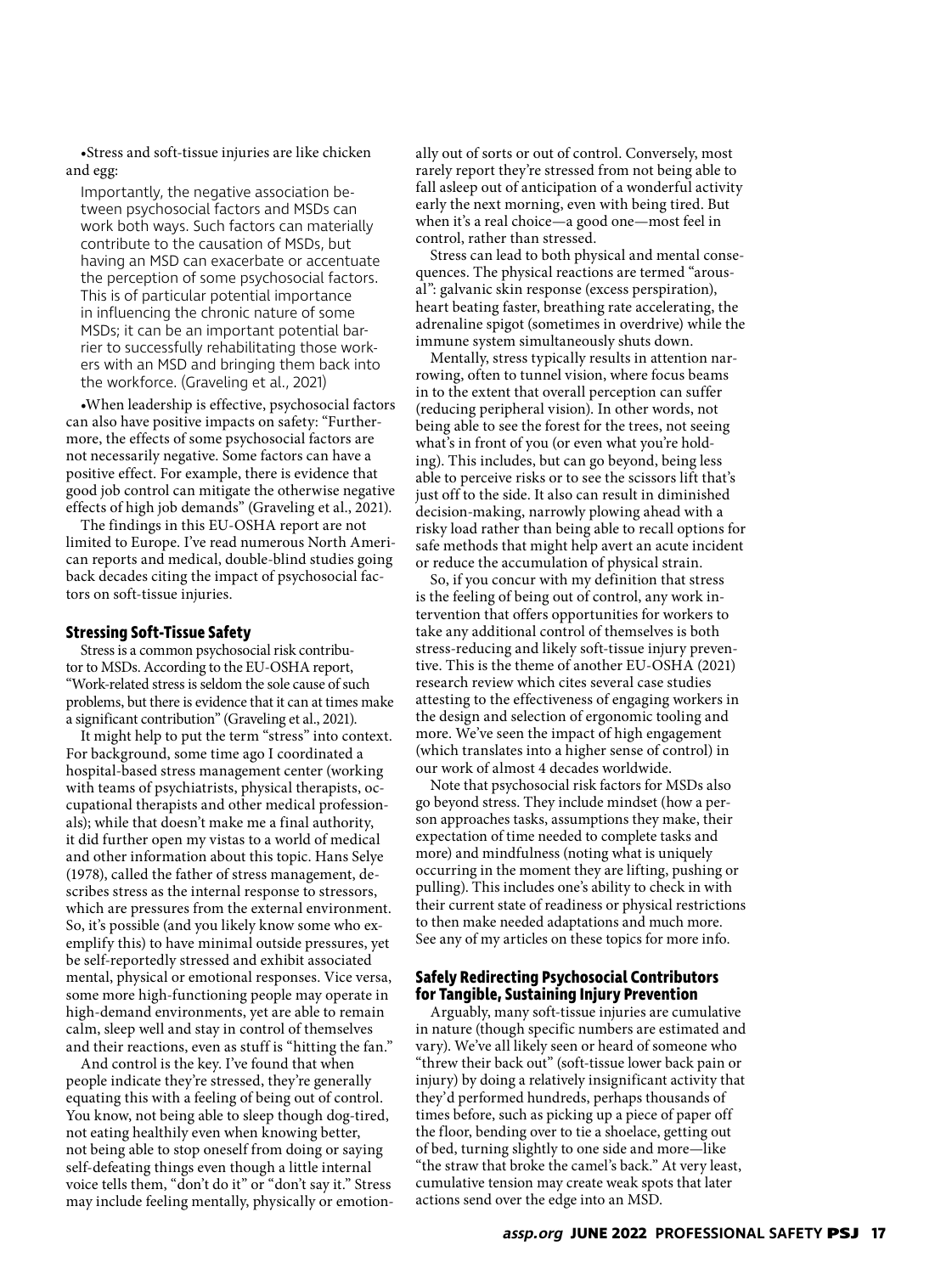# **LEADING THOUGHTS**

To achieve and sustain next-level improvements in safety performance, be sure to monitor psychosocial contributors in your company as well as physical ones, then take steps to redirect these potential detractors.



If mundane daily activities can indeed accumulate toward a soft-tissue injury, doesn't it also make sense that monitoring and more mindfully performing these same motions can make it less likely that tensions/trauma might build to the point of injury? This isn't theoretical, and one doesn't have to be a Zen master to get better at moving naturally and more efficiently with less tension. It just takes learning principles and some practice and is actually self-reinforcing (as people feel more in personal control almost immediately upon trying certain methods).

Here are 11 practical, proven strategies for redirecting psychosocial factors toward greater soft-tissue safety. This reflects a lifetime of work, fostering significant and sustaining injury reductions by melding tangible physical and mental prevention methods for individual internalization of safety along with cultural/leadership integration. These are a few keys we've discovered.

1. Approach personal soft-tissue injuries personally through positive motivation. Rather than communicate, "Do this so you don't get hurt (even if you don't believe you will)," offer benefits to them. For example, we've seen the power in discussing how soft-tissue safety methods can provide immediate improvements (e.g., balance, strength and energy reserves, getting better at favorite sports and hobbies).

2. Help workers and managers develop safety-positive default habits by applying methods to off-work activities (which will also help reduce cumulative trauma otherwise carried into the workplace). Discuss ways that ergonomic principles and methods can help employees and family members more easily perform daily at-home activities, such as pushing/pulling grocery carts, doing home chores and more, and how ergonomic or cumulative thinking can help them make better (safer, more comfortable) purchasing decisions.

3. Encourage small changes, rather than attempting overwhelmingly large ones. The smaller the change someone tries to make, the easier and more likely they'll try and accomplish it.

One way that leaders can help is to support cumulative thinking, moving away from a swing-forthe-fences or get-rich-quick mentality and toward understanding that continually applied small decisions and actions can lead to much greater success with less stress. This can occur whether in finances (saving even small amounts regularly), relationships and very much so in safety. On the flip side, the potential for MSDs may be considerably reduced

by avoiding small amounts of tension buildup during daily work and home activities.

Language can help set the tone. Move away from talking about what *caused* an injury (implying that there's one simple cause) to what *contributed to* an injury and what small actions one could take to keep oneself more in control and safer.

4. Incorporate methods to boost self-control of their work. Where feasible, allow workers to personalize their work areas (e.g., force-absorbing shoe inserts, padding surfaces where appropriate, moving PPE to where it better suits them) and encourage them to personalize work methods. It's likely that a small-stature 52-year-old worker with preexisting conditions may safely accomplish a task differently than someone who is much larger, age 25 and without preexisting conditions.

5. Develop policies and procedures that also reflect psychosocial risk factors such as enhancing team communication and informal peer-to-peer support. Cooper and Marshall's large body of work dating back to 1978 has revealed the important role of social support (manager-worker, supervisor-worker, worker-worker) in reducing dysfunctional and distracting work stress and building stronger safety and organizational culture (Cooper & Marshall, 1978).

6. Tap the power of discovery (e.g., new ergonomic methods, techniques, tooling, procedures) rather than just mandating these. We've universally found that discovery ("Does this work for me?" "How can I best adapt it for myself?") reduces pushback, enhances control, boosts buy-in and tends to be self-convincing.

7. Engage workers in the design and selection of new equipment, including piloting potential prototypes of new tools. According to EU-OSHA (2021), "Participatory ergonomics approaches bring benefits by raising awareness of ergonomic risks in the workplace and by encouraging and enabling the workforce to assess risks and find solutions through their collaborative efforts."

8. Enlist workers through selection, strong training/preparation and providing opportunities to become peer agents of improvement in ergonomic methods to train, coach and reinforce coworkers for manual materials handling, as well as for efficiently accomplishing a wide range of tasks. We've been doing this worldwide throughout our existence and have found that, when combined with eliciting managerial buy-in, this grassroots approach can lead to eye-popping improvements in both MSD reduction and safety communications and culture.